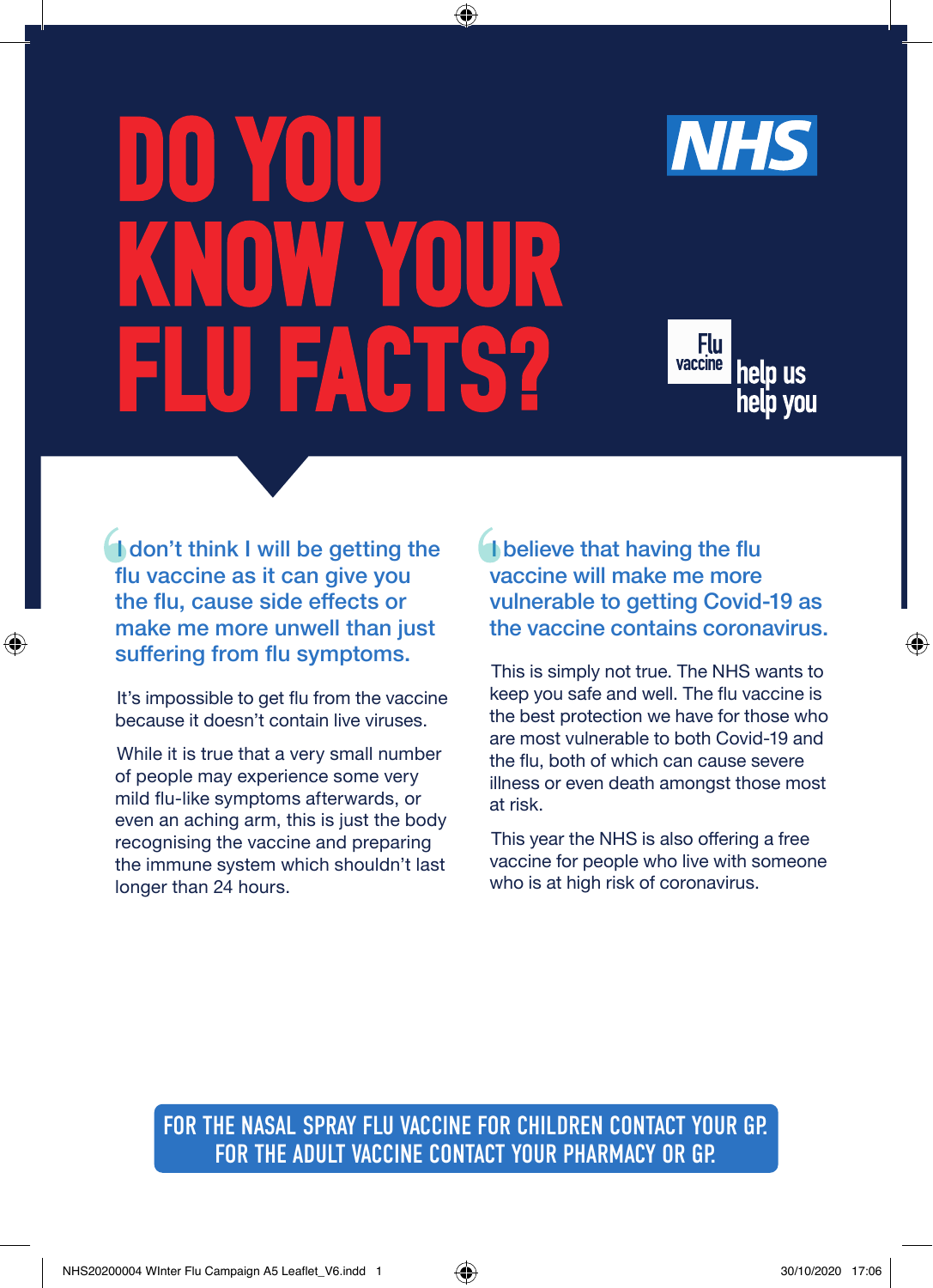Will the flu vaccine also protect me against Covid-19? I have heard that you can't suffer from both at the same time.

⊕

The flu vaccine won't protect you against Covid-19. But it will help protect you against flu, which is an unpleasant and potentially serious virus that can sometimes cause complications leading to hospital treatment for those most at risk.

There is also a possibility of being co-infected with both Covid-19 and flu. Helping to protect against flu is particularly important with Covid-19 around because people vulnerable to Covid-19 are also at risk of complications from flu.

# I had the flu vaccine last year so I don't need to have it again this year.

A flu vaccination is not a life-long protection against flu.

⊕

Just because you got the vaccine last winter, does not mean you can skip it this year. Flu is a virus that is constantly changing, and a new jab is developed every year to try and counter the latest strains. Even if you have already had flu this year, you should still get the jab.

# I have been told that I shouldn't have the flu vaccine if I'm pregnant or breast feeding – is this true?

It's natural to be careful when you're pregnant, but it's really important to get the flu jab as it helps protect you and your baby from catching flu.

If you get flu while pregnant, you are actually more at risk of complications, so we'd highly recommend talking to your GP about getting the flu jab and any other concerns you might have.

The vaccine poses no risk to breastfeeding mums or their babies.

The flu vaccine goes against my religious and ethical beliefs, as it contains gelatine – so I can't have it even if I wanted to.

While the nasal vaccine contains a highly processed form of gelatine (porcine gelatine), the injectable vaccine offered to adults does not.

It is an inactivated vaccine that does not contain any live viruses and cannot give you flu. There are different types available depending on how they were made, ask your GP for more information.

FOR THE NASAL SPRAY FLU VACCINE FOR CHILDREN CONTACT YOUR GP. FOR THE ADULT VACCINE CONTACT YOUR PHARMACY OR GP.

⊕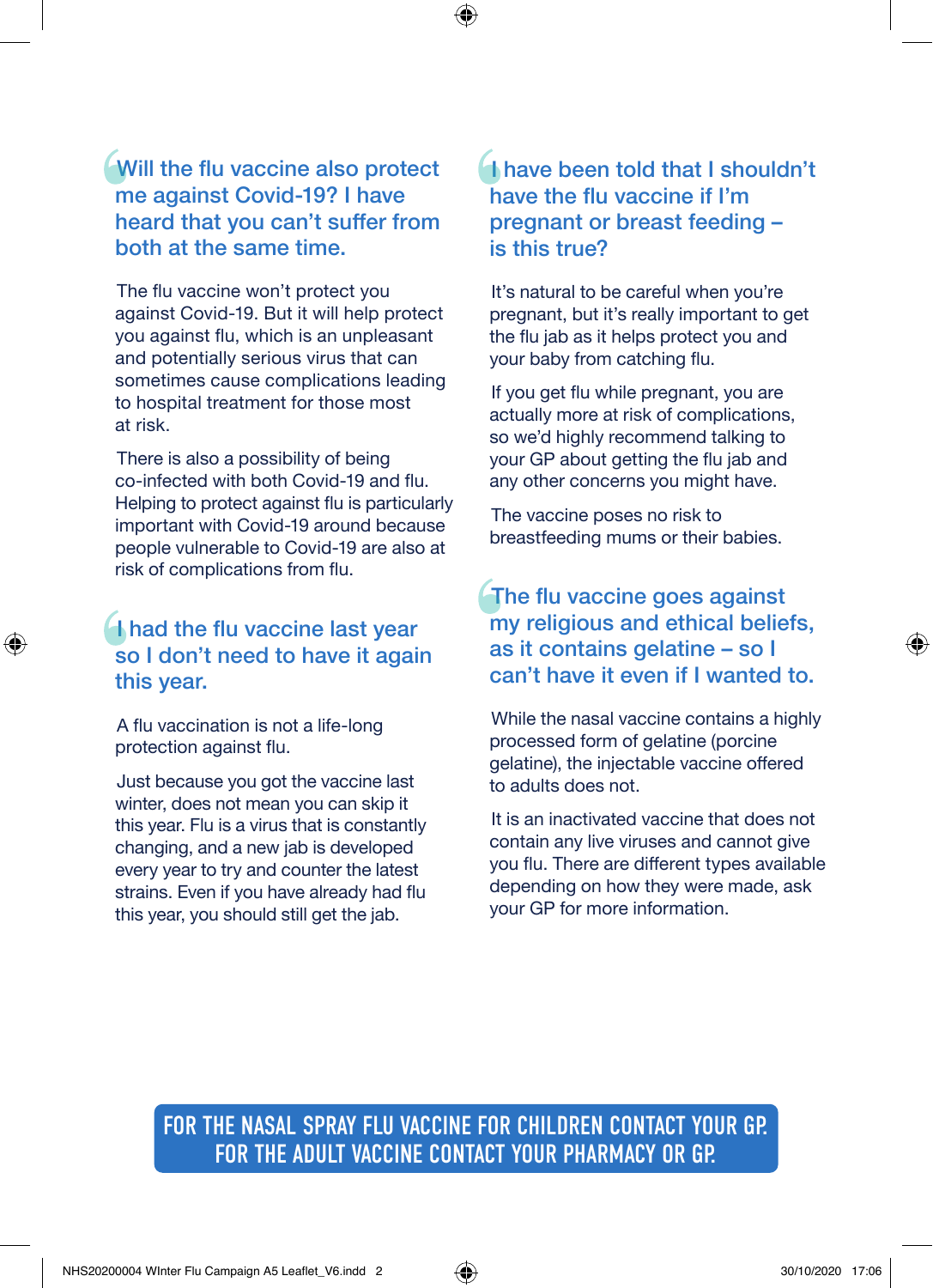Me and my family have very strong immune systems and live extremely healthy lifestyles so we are very unlikely to get the flu.

 $\mathbf \Theta$ 

While you might be lucky enough to be fighting fit, you and your child could potentially spread it to other people who may be more susceptible, like the very young or old, pregnant women or people with an underlying health condition.

While flu can cause mild illness in most people, some are more likely to develop potentially serious complications such as bronchitis and pneumonia, with around 11,000 people a year dying as a result in England.

The vaccine helps prevent these complications and therefore the need to go into hospital, particularly for those who are vulnerable.

↔

# **I don't think many people** actually get the flu so getting the flu vaccine is unnecessary.

Although flu might not seem like a deadly illness, on average it kills around 11,000 people in England a year.

While you might be healthy or only have a mild case, you could potentially spread it to other people who may be more susceptible, like the very young or old, pregnant women or people with underlying health conditions. The flu can even spread amongst those showing no symptoms at all.

Speak to your GP or practice nurse, or alternatively your local pharmacist, to book a vaccination appointment.

#### People that say they are suffering from the flu only have a really bad cold.

Whilst some of the symptoms of flu and the common cold are similar, flu is much worse than a bad cold. Symptoms tend to come on quickly and very severely, leaving you with aching muscles, a headache, exhaustion, and fever.

If you are not sure if it's a cold or flu, it's probably not flu!

# $\blacksquare$  want to get the flu vaccine but I'm worried that it will be a scary experience for myself and my child (staff in PPE/fear of needles).

For children, the vaccine is actually given as a single spray squirted up each nostril.

It is needle-free, plus the spray is quick, painless and is absorbed very quickly. It will still work even if, after the vaccination, your child develops a runny nose, sneezes, or blows their nose.

However, if your child has a respiratory condition, or is in close contact with someone undergoing cancer treatments or whose immune system is compromised, it is possible that you and your child may be offered the vaccine via an injection.

If you have concerns about what to expect, talk to you GP practice, they will be able to talk you through the process, so you and your child know what to expect.

FOR THE NASAL SPRAY FLU VACCINE FOR CHILDREN CONTACT YOUR GP. FOR THE ADULT VACCINE CONTACT YOUR PHARMACY OR GP.

⊕